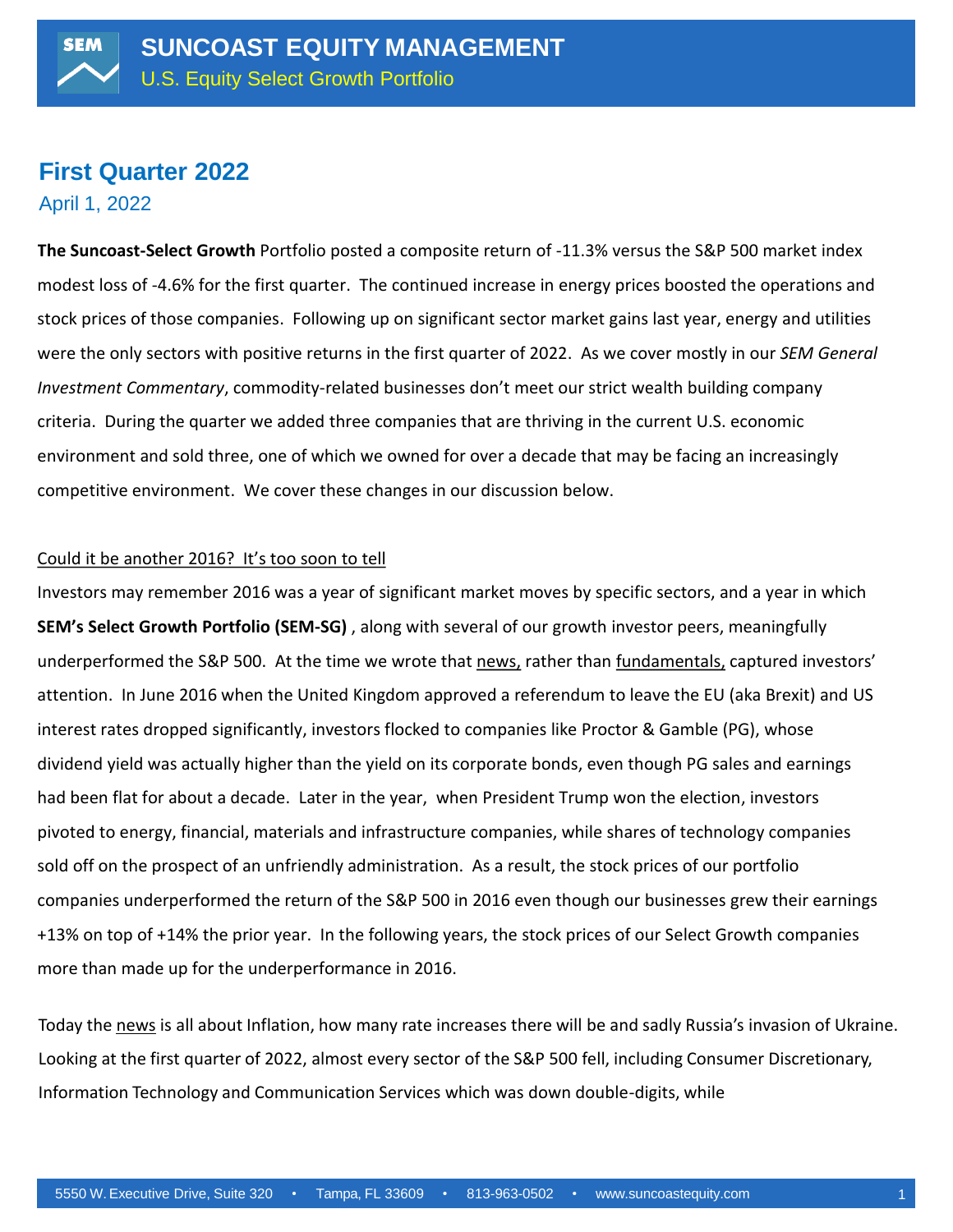utilities were +4% and energy was +38%. SEM'<sup>s</sup> businesses, generally speaking are asset light and we do our best to monitor their fundamental ability to pass along rising cost inputs on their products and services to customers to maintain strong profitability. We will monitor <sup>a</sup> rising interest rate environment but it has virtually no impact on our companies' balance sheets since most have strong net cash positions. Rising interest rates will make fixed income more attractive to investors and we will add further thoughts here as we see rates rise. Meanwhile interest rates are still at very low levels.

Circling back to our growth portfolio underperformance in the first quarter, while we never know how our portfolio stock prices will perform in the immediate future, our earnings growth outlook for 2022 remains healthy in the +15% range. We believe when you have portfolio price declines, and at the same time positive earnings trends, , stock prices will reconcile at some point and have the potential to rise quickly to align with intrinsic value growth.

#### Portfolio Activity

During the first quarter we bought **W.W. Grainger (GWW), Automatic Data Processing (ADP)** and **Advanced Auto Parts (AAP)** with the sale proceeds of **PayPal (PYPL), Meta Platforms** (formerly known as Facebook, **FB**) and **Abbott Laboratories (ABT).** As we have often highlighted our companies meet stringent criteria of high returns on capital, robust free cash flow and strong balance sheets. Our discipline and qualitative analysis frequently leads us to companies with stronger earnings growth regardless of the current economic environment. Our new additions benefit from the current pocket of strengths in the economy be it employment, infrastructure expansion, maintenance and restricted supply of new vehicles.

We initiated a position in **Automatic Data Processing (ADP)** during the quarter. With 920,000 clients in 140 countries, ADP is also the nation's largest provider of business outsourcing solutions, like payroll and tax compliance, servicing 1 out of every 6 US workers. The U.S. is experiencing one of the strongest job markets in decades and ADP is a direct beneficiary. The tight labor market combined with a dispersed workforce (more people working remotely) and increasingly complex regulations for employers are all tailwinds for the global Human Capital Management (HCM) industry that is growing 5-6% a year. As a result of the strong economy and high inflation, the Federal Reserve is expected to raise interest rates several more times this year, which will increase the Interest on Client Funds that ADP earns (payroll companies typically pull funds from the employer 1- 2 days before payroll is deposited in the employees' accounts and taxes are paid to the government.

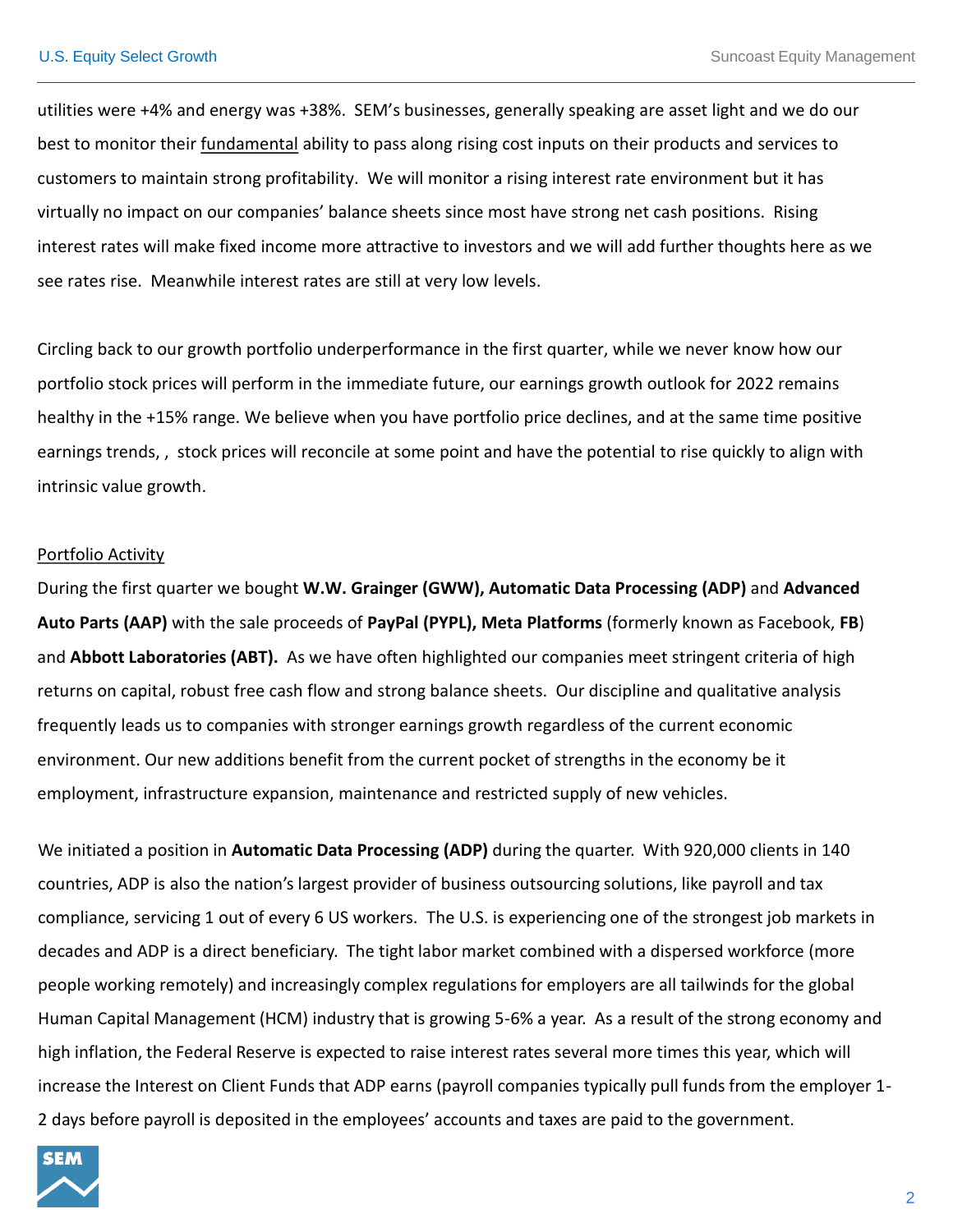That allows ADP to invest the funds in AAA rated securities and earn overnight interest). The company's scale should allow ADP to benefit more than competitors in a rising interest rate environment. In fact, it moved *\$2.3 trillion* in annual US payroll and taxes on behalf of clients in its most recent report. Consequently, earnings should grow double digits and we will look for an opportunity to increase our position as ADP executes.

**W. W. Grainger (GWW)** is a leader in maintenance, repair and operations (MRO) supplies and services for businesses and institutions. They have long term relationships with most of their 5 million customers, primarily in the U.S., and offer 1.5 million SKUs from 4500 suppliers. Although GWW only has about 6% market share in the highly fragmented MRO industry, it exceeded its internal target of 3-4% additional growth above market growth in the recent quarter. Long term clients may remember that we owned GWW from 2006-2015 and sold our position as the company struggled to maintain pricing in the deflationary environment of the time, which put pressure on margins. In the current inflationary environment, GWW not only has pricing power but also positive mix shift which led to gross margins increasing from 34.9% to 37.3%. We believe GWW is well positioned to continue gaining market share and increasing margins in this economy.

As noted last quarter we use our two additional growth portfolios, **Suncoast – Dividend Growth (SEM-DG)** and **Suncoast – Small to Mid-Cap Growth (SEM-SMID),** as a source of investment ideas for our **Suncoast – Select Growth (SEM-SG).** Our recent purchase of **Advanced Auto Parts (AAP)** in Select Growth is a good example, since we first purchased it in **SEM-DG** last fall. AAP is one of the nation's largest auto parts and accessories retailers that serves professionals as well as the DIY (do-it-yourself) market. The company has almost 4800 stores that operate under brands Advance Auto Parts, Advance Discount Auto Parts, Discount Auto Parts, Western Auto and Worldpac. The company also serve 1325 independently owned Carquest stores. Management has been executing well by investing in inventory management to accelerate restocking and offering higher levels of availability, as well as more effective marketing and advertising. Furthermore, reduced new car inventories due to a shortage of microchips has escalated the trend of an aging fleet of cars on the road (average age is 12.1 years per IHS Markit) and allowed AAP to increase its revenue and margin targets once again. Same store sales could be +9.5-10% in 2022 and with a renewed focus on optimizing store profitability, earnings should grow more than 12% in 2022. Longer term AAP should continue to do well as it takes market share from smaller independent operators in the highly fragmented auto parts industry.

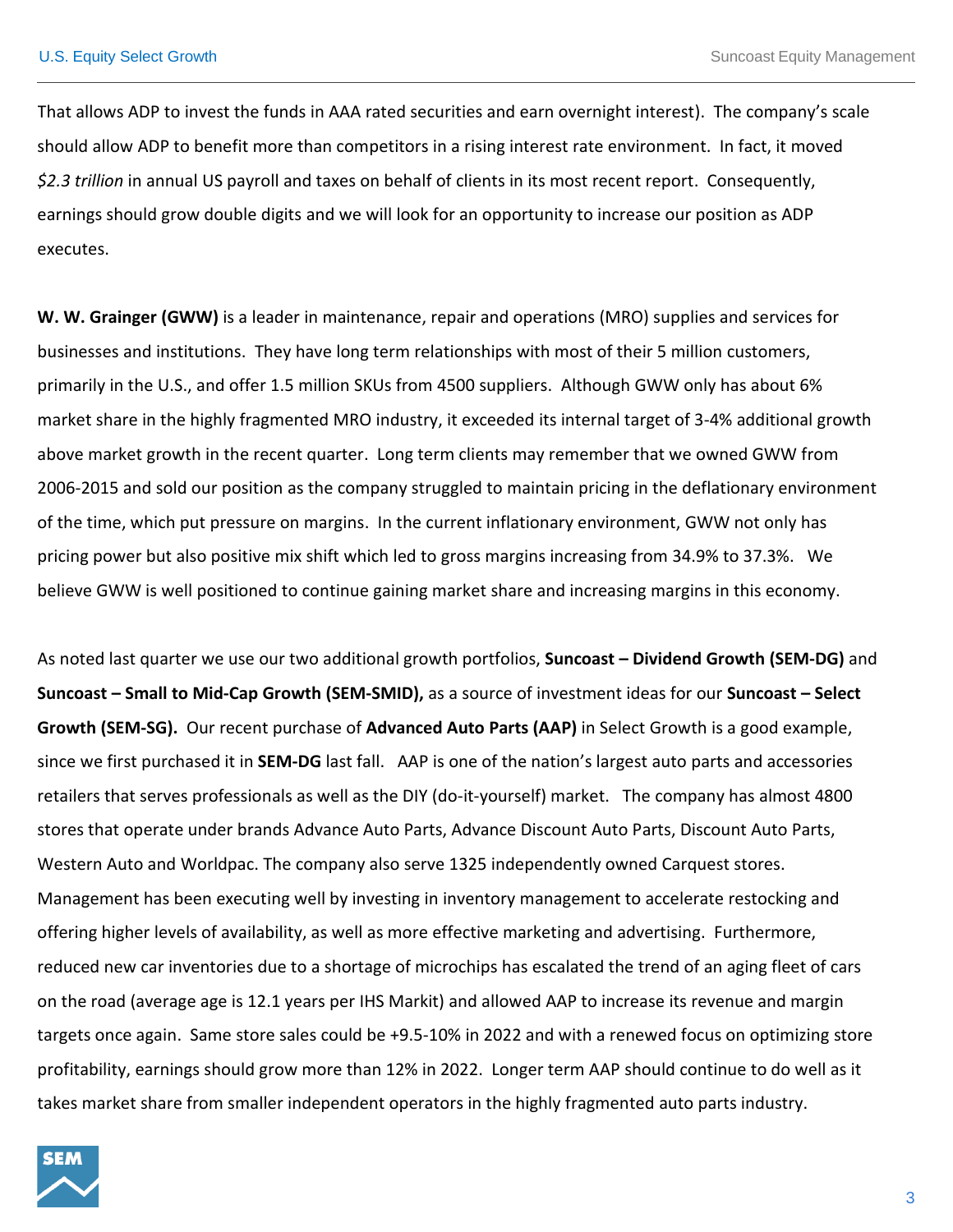We sold our **PayPal (PYPL)** position after a decade of ownership due to increasing competition and reduced expectations. CEO Dan Schulman noted PYPL's 2022 results will be affected by fewer online and more in store purchases (vast majority of PYPL revenue comes from online transactions), as well as inflation and lack of stimulus checks. In addition, management removed 4.5 million "illegitimate" accounts from their Net New Active (NNA) estimates and walked back their medium-term target of 775 million NNAs by 2025 compared to 426 million as of yearend. It appears PYPL not only mistook growth in NNAs as sustainable long term rather than a pull forward due to the pandemic, but also has been relying on low quality accounts to meet its targets. Despite the negative report in February, we earned a 395% cumulative return on our PYPL investment. As with our recent GWW purchase, will watch to see if PYPL regains business momentum in the years to come and becomes a candidate for re-deployment in our portfolio.

After trimming our position in **Meta Platforms (FB)** during the fourth quarter due to its planned \$29-\$34 billion in capital expenditures in 2022 as well as \$10+ billion investments in the metaverse, which could take many years to become profitable, we sold our remaining position. For the first time in its history FB reported in February that its daily active users (DAUs) declined by 500,000 due to increasing competition for people'<sup>s</sup> time, especially from TikTok. Although 500,000 is not a material decline relative to its user base of 1.93 billion DAUs, FB also quantified it expects a \$10 billion revenue headwind this year from Apple's iOS change that allows users to block advertisers from tracking them. With reduced sales and earnings, and significant capital investment ahead, we prefer to watch from the sidelines as FB builds out its metaverse platform and navigates competitive threats.

We initiated a position in **Abbott (ABT)** in March of 2020 due to strong organic growth in its FreeStyle Libre franchise for glucose monitoring and MitraClip for heart valve repair, as well as it globally diversified portfolio of Nutritionals, Medical Devices, Established Pharmaceuticals and Diagnostics. Shortly after our purchase, ABT announced it had received emergency use authorization from the FDA for two molecular COVID tests and was ramping production. Since then, ABT has distributed 1.4 billion COVID tests. But with \$7.7 billion in COVID related sales in 2021 or 18% of total revenue, it may take several years for ABT to return to last year's sales and earnings level. While we are grateful for the company'<sup>s</sup> contribution to help minimize the global pandemic, we sold our small position in ABT since our discipline requires that we own businesses that are growing their intrinsic value year in and year out. ABT is a well-run company, however, and we will continue to monitor it.

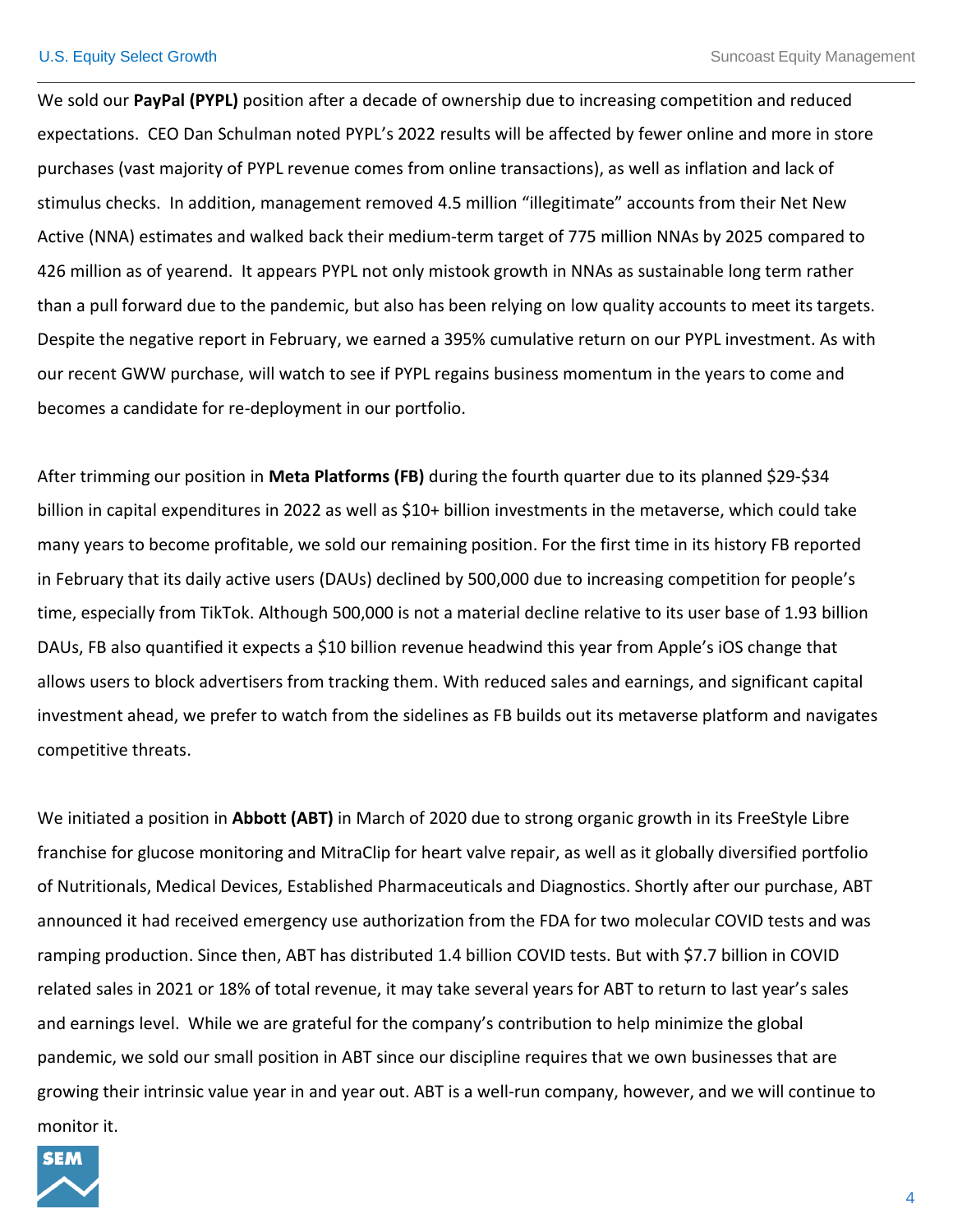#### Looking Ahead

Our first hope is for a quick and peaceful end to Russia's invasion of Ukraine. We will continue to watch the changes in cost inputs for our businesses and their impact on profitability; and our companies have a history of solving tough business challenges with new innovations. Thank you for your ongoing support and please contact us anytime as we welcome discussion.

Sincerely,

| Don             | Amy                                        |
|-----------------|--------------------------------------------|
| Donald R. Jowdy | Amy Lord, CFA                              |
| CIO             | Senior Vice President/Co-Portfolio Manager |

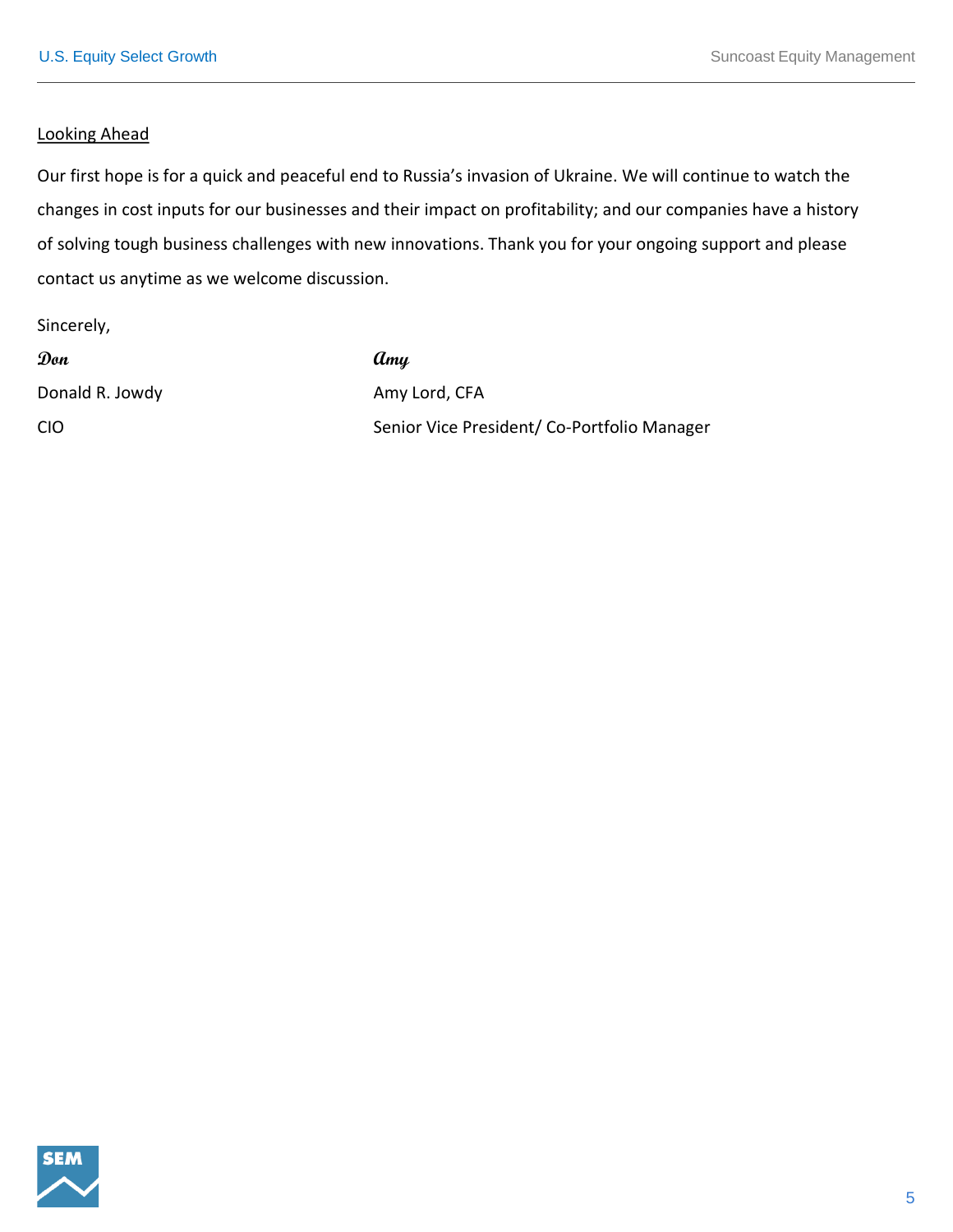## *Suncoast Equity Management, LLC*

Performance results versus the Standard & Poor's 500 Index

| <b>Time Period</b>                       | <b>SEM</b><br>$%$ Return* | <b>S&amp;P 500</b><br>% Return | <b>SEM - Growth</b><br>of \$1,000,000 | $S\&P 500 - Growth$<br>of \$1,000,000 |
|------------------------------------------|---------------------------|--------------------------------|---------------------------------------|---------------------------------------|
| First Quarter (2022)                     | $-11.3%$                  | $-4.6%$                        | \$887,400                             | \$954,000                             |
| One-Year                                 | $+9.6%$                   | $+15.7%$                       | \$1,096,200                           | \$1,156,500                           |
| Three-Year                               | $+18.3%$                  | $+18.9%$                       | \$1,653,900                           | \$1,682,000                           |
| Five-Years                               | $+18.8%$                  | $+16.0%$                       | \$2,362,700                           | \$2,099,400                           |
| Ten-Years                                | $+14.8\%$                 | $+14.6%$                       | \$3,958,000                           | \$3,919,700                           |
| <i>Inception</i> $(24\frac{1}{4}$ Years) | $+10.2%$                  | $+8.6\%$                       | \$10,550,800                          | \$7,335,500                           |

\* Composite results of all SEM Select Growth managed accounts, net of all fees.

Note: Performance for the three, five, ten, and since inception year periods represen<sup>t</sup> the annual average rates of return